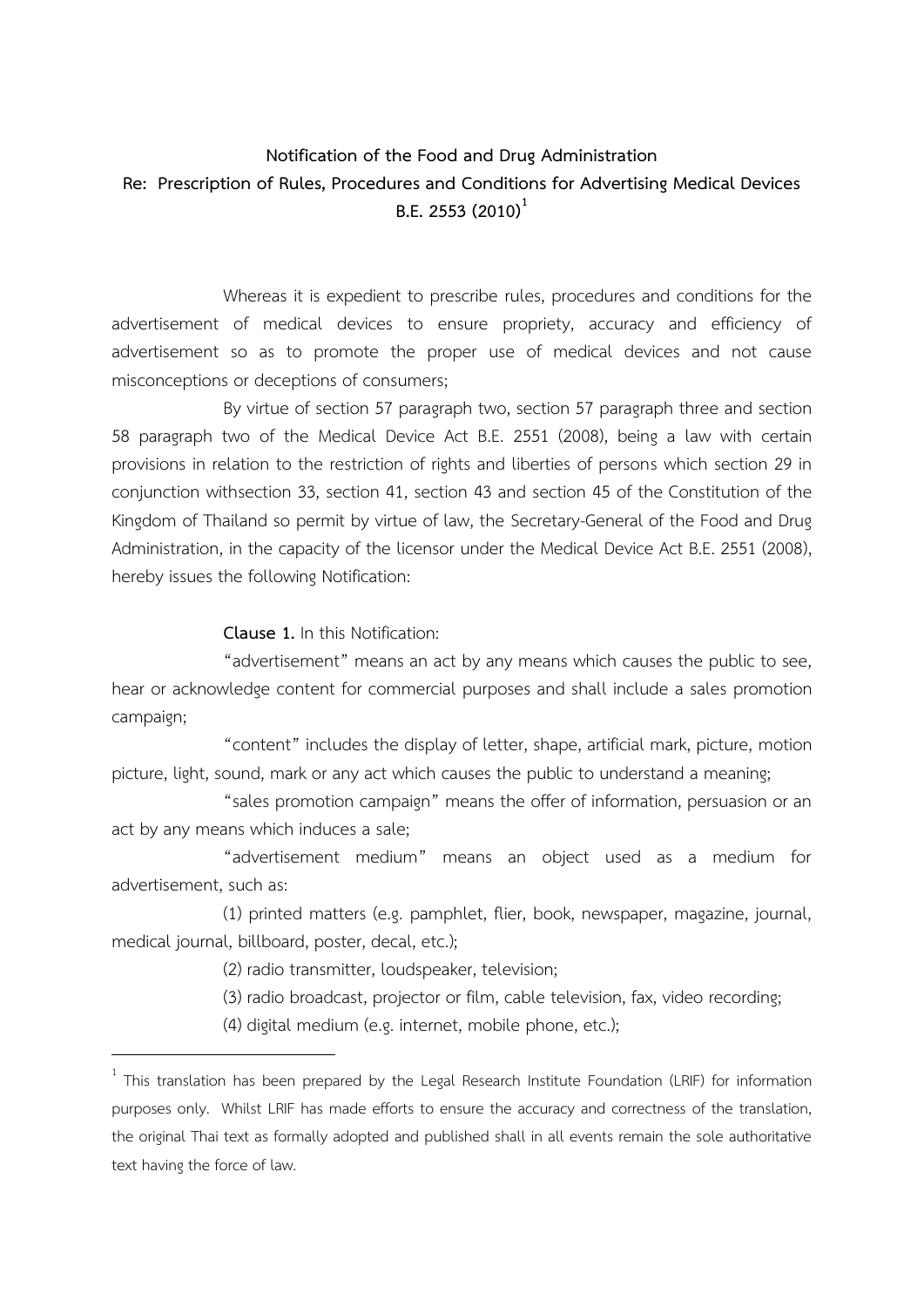(5) advertisement on an object or vehicle;

(6) other materials and media.

**Clause 2.** This Notification applies to advertisements of medical device, as follows:

2.1 A person who wishes to advertise a medical device must receive a medical device advertising licence from the licensor and must comply with other conditions prescribed by the licensor. A medical device advertising licence shall be valid for a period not exceeding three years from the date of issue of licence. An application for a medical device advertising licence (Form KhorPhor. 1) and the medical device advertising licence (Form KhorPhor. 2) shall in accordance with the documents appended to this Notification.

2.2 In the case where a medical device advertising licence is lost, destroyed or damaged, the medical device advertising licensee shall submit an application for a substitute licence within fifteen days from the date of knowledge of the loss, destruction or damage. The new medical device advertising licence (Form KhorPhor. 2) shall state the prior licence number with the word "substitute" marked on top and the day, month and year of issue of the advertising licence substitute shall be specified along with the signature of the licensor. An application for a substitute medical device advertising licence (Form KhorPhor. 3) shall be in accordance with the document appended to this Notification. The grant of licence shall be shown at the end of the application for substitute advertising licence along with the issue of a substitute advertising licence.

2.3In the case where there is a wish to change, amend or revise a non-essential particular in the medical device advertising licence, e.g. relocation, change of sale representative telephone number, etc., the medical device advertising licensee shall submit an application to amend a particular in the medical device advertising licence (Form KhorPhor. 4) in accordance with the document appended to this Notification. The grant of amendment may be endorsed on the reverse side of the medical device advertising licence or by the affixation of a signature in the appendix to the medical device advertising licence or by the affixation of a signature in the end of the application to amend.

2.4 Before submitting an application for a licence and receiving a medical device advertising licence, the licence applicant must pay a licence application free and medical device advertising licence fee in accordance with the rates prescribed by Ministerial Regulation.

**Clause 3.**The following advertisements of medical devices are prohibited.

3.1 Advertisement of a medical device subject to a ban on manufacture, import or sale.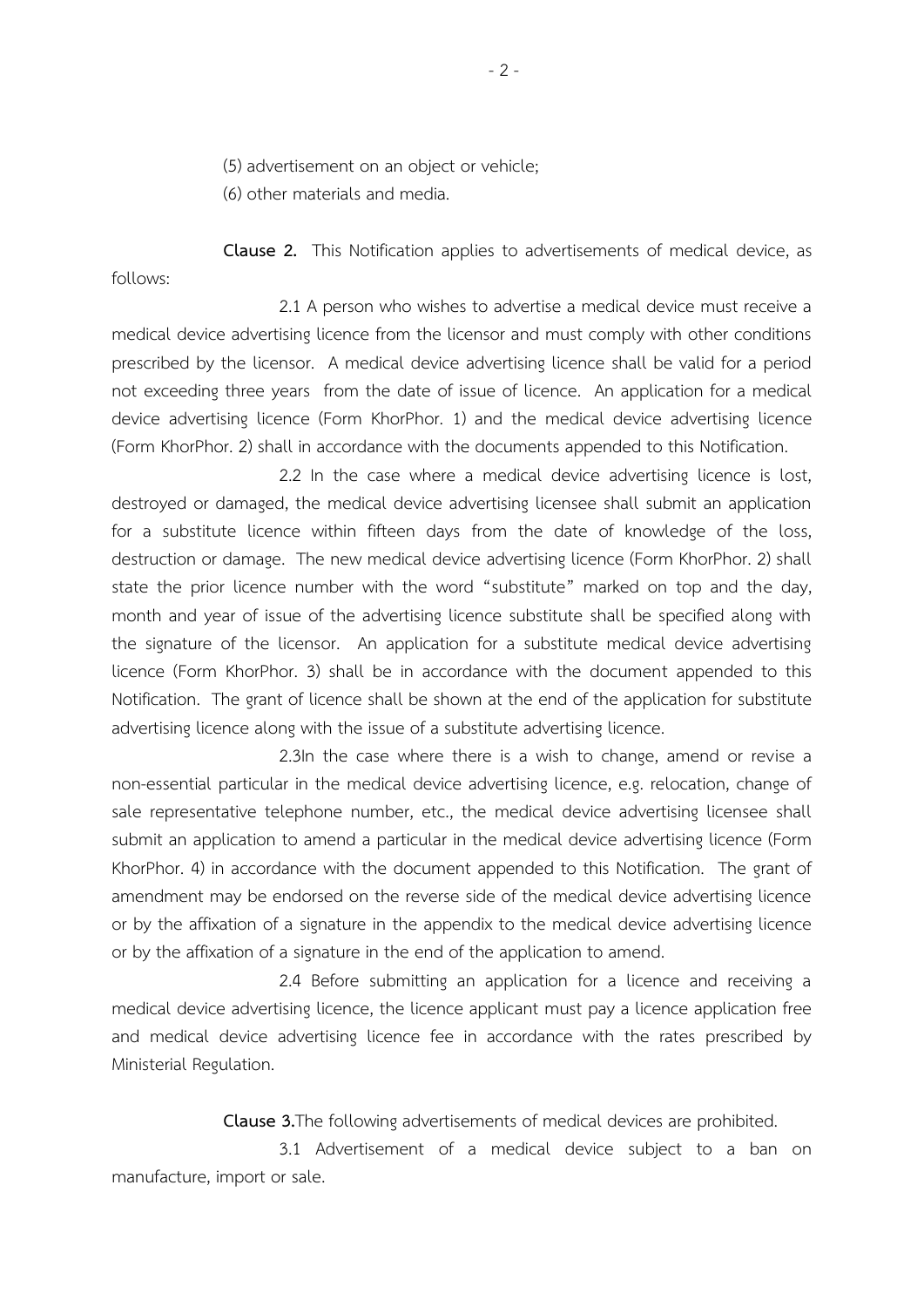3.2 Advertisement of the following medical devices:

3.2.1 counterfeit medical device;

3.2.2 substandard medical device;

3.2.3 poor quality medical device;

3.2.4 unsafe medical device;

 3.2.5 medical device manufactured or imported not in accordance with a licence or medical device notification certificate;

 3.2.6 medical device in regard to which a licence or medical device notification certificate has been revoked.

3.3 Advertisement of benefits, quality, quantity, standard, composition or origin of medical device which is false or exaggerated, in whole or in part, or has the characteristics of deceiving or concealment of facts, regardless of whether or not there is a use or reference to an academic report, statistic or any other exaggerated or false material, such as:

 3.3.1 boastful or deceptive advertisement, e.g. use of words such as "top", "supreme", "special", "magnificent", "excellent", "best", "absolute", "complete cure", "worry-free", "immediate", "instant", "holy", "miracle", "safe", "safest", "most suitable", "number one", "first", "most", "certain", "better", "overcome serious diseases", "peace of mind", "confident", "rare opportunity", "non-allergic", "no side effects", or the use of other words, terms, pictures or sounds having a similar meaning;

 3.3.2 advertisement showing more details than specified in the label or manufacturer's medical device documentation, unless supported by evidence or a reliable academic publication, but such advertisement must not relate to details on the indication or purpose of medical device use.

3.4 Advertisement which shows endorsement or praise of medical device benefits by a person, whether directly or indirectly.

3.5 Advertisement which offers a chance to receive a prize by any means.

3.6 Advertisement which shows benefits on the ability to prevent, cure, relieve, treat a disease or symptoms of a disease which is banned by Notification of the Minister.

3.7 Advertisement showing a content which is deceptive in regard to the essence of the medical device.

3.8 Advertisement of a medical device name which is boastful, false, deceptive, misleading or contrary to good morals and Thai tradition.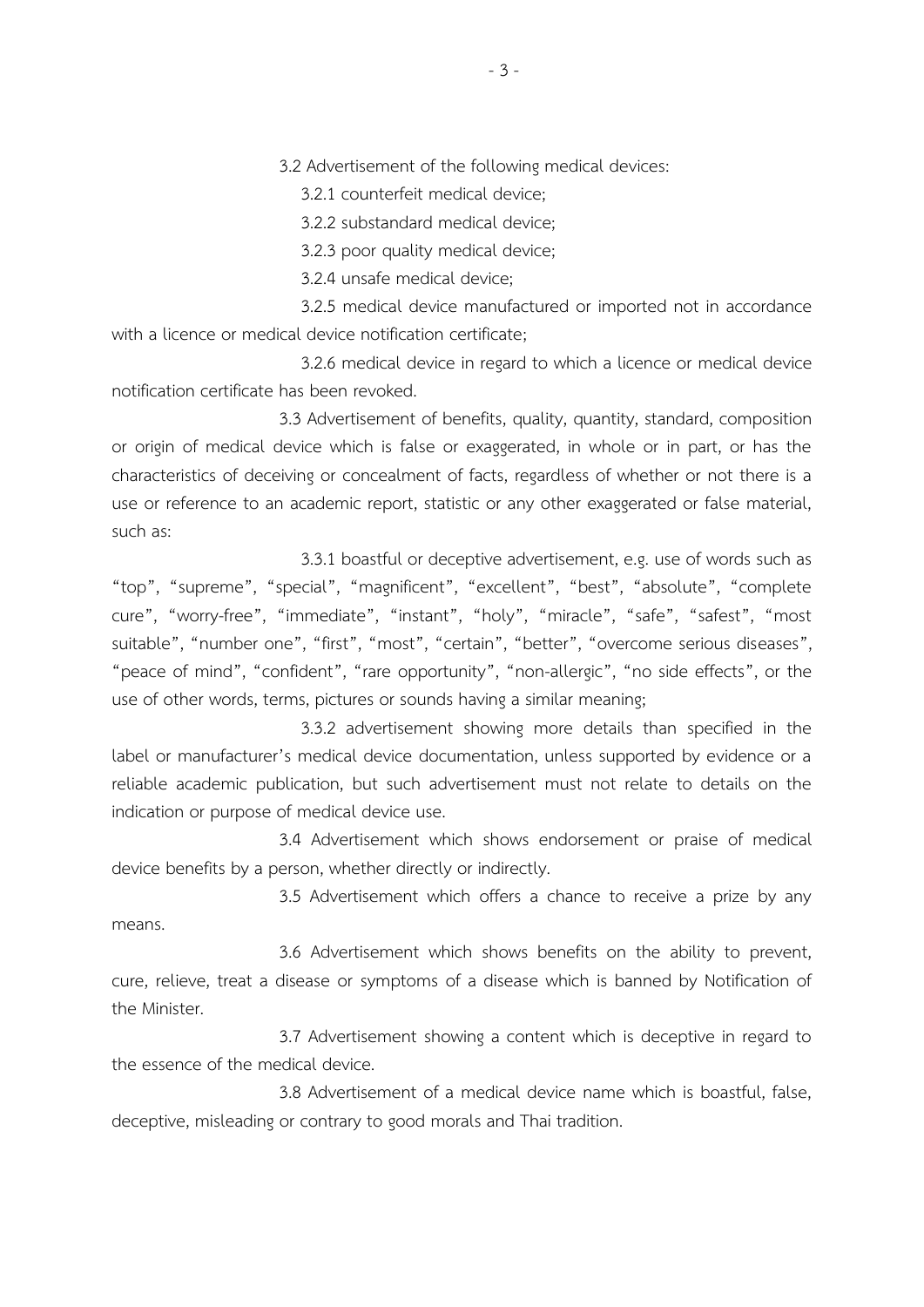3.9 Advertisement which is impolite to the public or directly or indirectly supports an illegal act or an act contrary to good morals and Thai tradition, or leads to a deterioration of national culture, or could cause detriment to society as a whole.

3.10 Advertisement which could cause disharmony or disunity among the people.

3.11 Advertisement which induces a consumer to receive services or overuse a medical device repeatedly more than necessary or unsuitably, such that there could be harm from the use or understanding that regular use is suitable.

3.12 Advertisement conducted by a method which could be harmful to health, body or mind or could cause annoyance for consumers.

3.13 Advertisement which discredits or compares to a medical device of another operator, except for comparisons to one's own products or academic comparisons, and in any event the name of medical device or product technology of other persons must not be mentioned.

#### **Clause 4.**Conditions for medical device advertisement:

4.1 The use of language, including extracts from foreign languages, must comply with proper Thai usage with proper spelling pursuant to the Notification of the Office of the Prime Minister or the Royal Institute Dictionary. In the case of an advertisement in other foreign languages, excluding English, the advertising licence applicant shall prepare a translation of all contents in Thai or English with a certification of the translation from a state agency or private agency approved by the state.

4.2 The name of medical device shall be properly specified at least once or in one location. The name specified may be the common name or trade name consistent with the licence or medical device notification certificate or certificate of medical device import or label or manufacturer's medical device documentation, as the case may be.

4.3 An advertisement of benefits, quality, quantity, standard, composition or origin of medical device must be true or consistent with the licence or specifications declaration receipt or label or manufacturer's medical device documentation, as the case may be.

4.4 The origin or source of medical device shall be shown, which may be the source of manufacture, import or sale, as the case may be, together with the address and telephone number. In the case of a medical device manufactured under the copyright of a foreign company or a hire for manufacture, the source of manufacture and country of manufacture shall be clearly specified.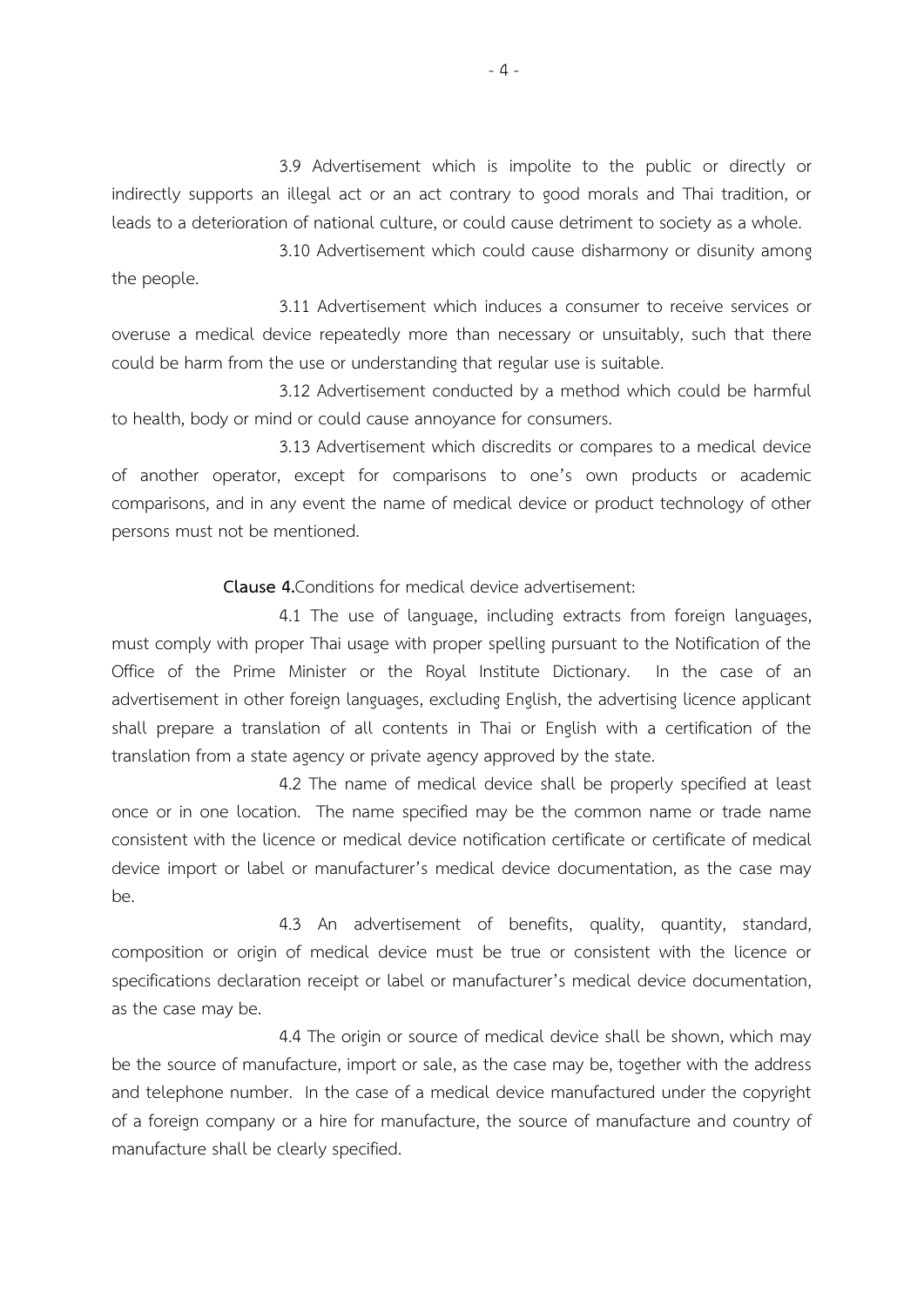4.5 An advertisement of medical device for which a licence or medical device notification certificatehas been granted shall specify the licence number medical device notification certificate number, as the case may be.

4.6 An advertisement of a new product shall be used for a medical device that has begun distribution in Thailand for a period of no more than 1 year.

4.7 An advertisement which creates an understanding that a medical device is sold worldwide must be accompanied by evidence of distribution in at least 20 countries and at least 3 continents.

4.8 An advertisement of instructions for use must be clear and easily understandable so as to enable the consumer or user of medical device to comply properly.

4.9 An advertisement of medical device which contains or requires a warning, prohibited use or precaution in the label or medical device documentation must contain the text "please read the warning in the label or medical device documentation before use" and the details of the warning, prohibited use and necessary precaution, as the case may be, shall be shown (e.g. risk of ineffectiveness or harm or side effect) in a way which a consumer can read, acknowledge or understand easily or clearly. The advertisement must be appropriate to the advertising media for which a licence is sought. The following conditions shall be complied with:

 4.9.1 printed and internet media without sound, the text shall be shown in a font colour which contrasts the background, a shape and size which is easily legible, clear, a font size of no less than 1 in 4 of the font size of the essential substance which must not be less than 2 millimetres;

 4.9.2 billboard, the font size shall be clear and easily legible, has a contrasting colour from the background and has a size of no less than 1 in 3 of the largest fonts;

 4.9.3 radio broadcast, the sound of every syllable in the advertisement must be clearly audible using the same speed and tempo of speech as the content of the advertisement;

 4.9.4 television broadcast, visual projection, film and internet media with sound, the sound of every syllable in the advertisement must be clearly audible and the content shall be shown as a super font for a period of at least 5 seconds; the content must be shown in a font colour in contrast to the background, a shape and size which is easily legible and clear, and a font size of at least 1 in 25 of the screen's height;

 4.9.5 other media for trade purposes, the content must be shown in accordance with clause 4.9.1 or 4.9.2 or 4.9.3 or 4.9.4, as appropriate as the case may be.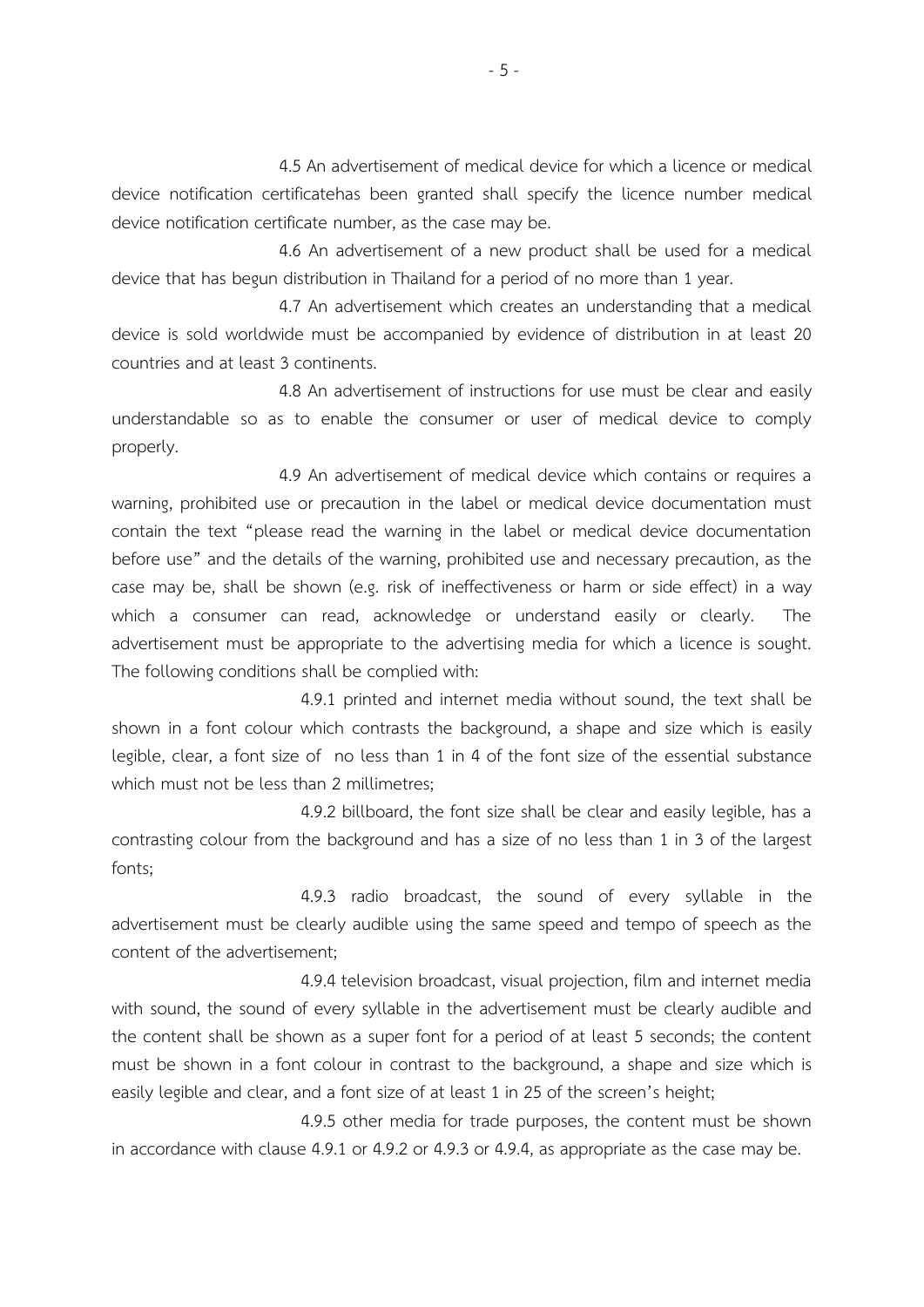A content which shows additional conditions shall also comply with clause 4.9.1 or 4.9.2 or 4.9.3 or 4.9.4 as the case may be.

4.10 An advertisement of medical device which is related to other laws, such as the law relating to consumer protection, medical practice, medical centres, medical professions or an advertisement of a medical device which incorporates other products such as food, drugs, cosmetics or hazardous substances must be licensed or comply with all relevant laws, as the case may be.

4.11 Reference to an academic publication, research study, statistic, endorsement by any institute and confirmation of any fact in support of the advertisement must be in accordance with international principles and show acceptable and reliable academic evidence, as follows:

 4.11.1 reference as proof or support of content used in the advertisement must be in accordance with academic principles and such reference must specify the researcher and sponsor (if any);

4.11.2 a reference may be:

 (1) an academic publication, e.g. article, research study, experiment result or result of a standard quality assessment conducted on a medical device by a government agency or educational institution specializing in the relevant technical branch as approved by the Food and Drug Administration, or that has been published in an acceptable and reliable book or journal but such document must not contain a specific praise for the advertised medical device; or

 (2) a certificate issued by a state agency or private institution accredited by the state, or a domestic or foreign specialist approved by the Food and Drug Administration.

4.12 Scientific data advertised must be accurate, complete, balanced and not cause misconception. The data must be appropriate and clearly and comprehensibly communicated.

4.13 Advertisement of a mark or any endorsement, e.g. industrial product standard mark, production quality certification, etc., must be accompanied by evidence of actual endorsement. The use of a mark or logo of any agency in an advertisement must be accompanied by evidence of such agency's consent in the application.

4.14 Advertisement on free tokens or souvenirs (gimmicks) shall display only the name of the medical device which may also contain the name or mark or logo of the company.

4.15 Advertisement of privileges must clearly specify the conditions and details of the privileges, such as specification of the place, commencement and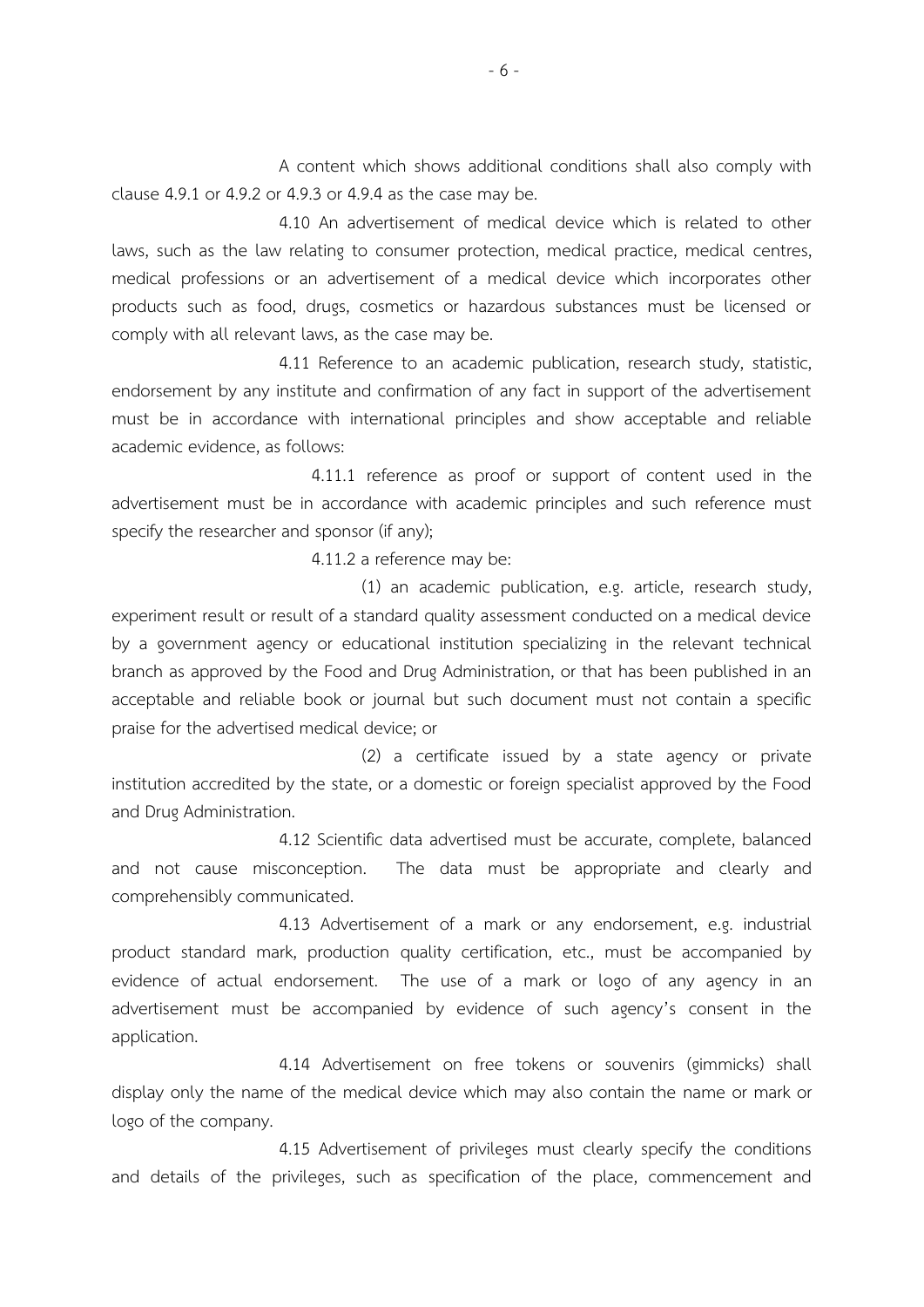termination date of such privileges, price of product/service or privilege offered, and must be in compliance with relevant laws.

**Clause 5.**Duties of the advertising licensee.

5.1 Advertisement of only the licensed content, any deviations thereof would render the whole advertisement as unlicensed.

5.2 The advertising licence number must be shown clearly in all licensed advertising media, except on free tokens or souvenirs.

5.3 An advertisement may be displayed for a period of not more than 3 years from the licence date or otherwise specified on the licence, except:

 5.3.1 In the case of an amendment to a particular in the licence, medical device notification certificate or medical device import certificate, e.g. changes to the label or medical device documentation, or having details different in the essence to the extent that use of licensed advertising content is no longer possible, etc, the validity period of the advertisement licence shall expire from the date of such amendment.

 5.3.2 In the case where a manufacturing licence, import licence, sale licence, medical device notification certificate or medical device import licence, or establishment registration certificate is revoked, the validity period of the advertising licence shall expire from the revocation date of such document.

 5.3.3 In the case where a medical device sale licence under section 6(3) expires, the advertising licence shall expire from the expiry date of such medical device sale licence.

 5.3.4 In the case where a quality certification or mark expires, is annulled or revoked, the medical device advertising licence shall expire from the expiration, annulment or revocation of such document, as the case may be.

5.4 Advertisement licensed for dissemination to medical personnel shall be published only in media which communicates directly to medical practitioners, health practitioners, nursing and midwifery practitioners, dental practitioners, medical technology practitioner, physiotherapy practitioner, veterinary practitioner or other medical and public health practitioners.

5.5 Advertising conditions shall include media type restrictions, time and place of advertisement, as well as restrictions on the type of medical device and description of medical device advertisement which is inappropriate or banned from advertisement in public media.

5.6 Compliance with other conditions as specified in the advertising content documents or as specified by the licensor specifically for the medical device.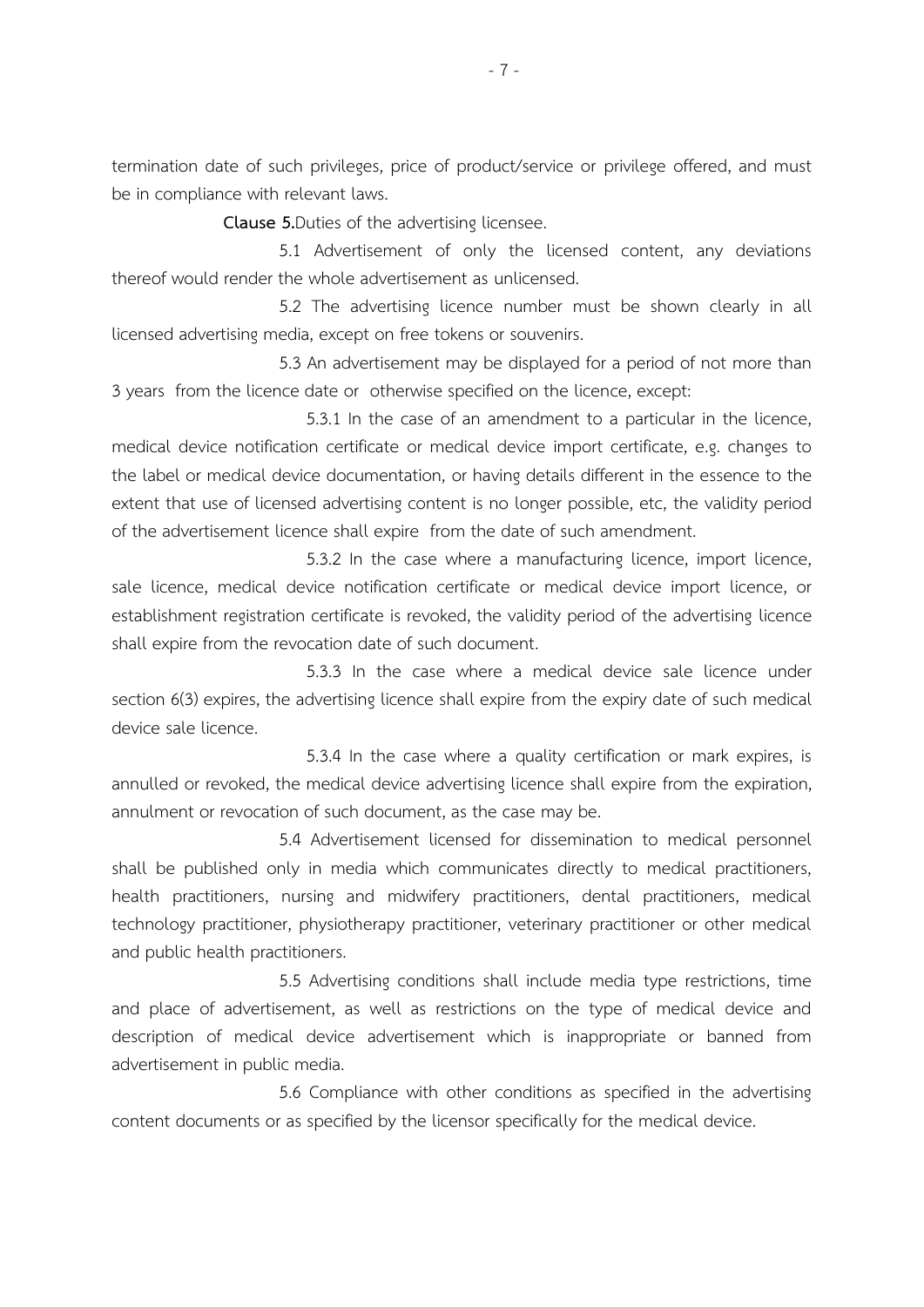**Clause 6.** The Food and Drug Administration reserves the right to revoke this advertisement licence if there is a reasonable cause or necessity in accordance with the law on administrative procedures.

**Clause 7.** In the case where there is a violation of prescriptions relating to the advertisement of medical device pursuant to the Medical Device Act B.E. 2551 (2008), the licensor shall have the power to issue one of the following orders:

7.1 amend the content or method of advertisement;

7.2 prohibit the use of certain content or method appearing in the advertisement;

7.3 suspend the advertisement.

The licensor may order the publication of the correct data along with an order under 7.1, 7.2 or 7.3.

**Clause 8.**The submission of an application under this Notification of the Food and Drug Administration in Bangkok shall be submitted at the Food and Drug Administration, Ministry of Public Health. In other provinces, a submission shall be made at the Provincial Public Health Office of the locality where the advertising media is situated and the licence shall be deemed as a licence for all areas covered by such advertising media.

**Clause 9.** An advertisement licensed prior to the effective date of this Notification may continue to be advertised for the period specified in the medical device advertisement licence.

**Clause 10.** This Notification shall come into force from the day following the date of its publication in the Government Gazette<sup>2</sup>. .<br>.

> Given on the  $22^{nd}$  of November B.E. 2553 (2010) PipatYingsaree Secretary-General of the Food and Drug Administration

<u>.</u>

 $^{2}$  Published in the Government Gazette, Volume 127, Part 143d, Page 13 on 15<sup>th</sup> December B.E. 2553 (2010).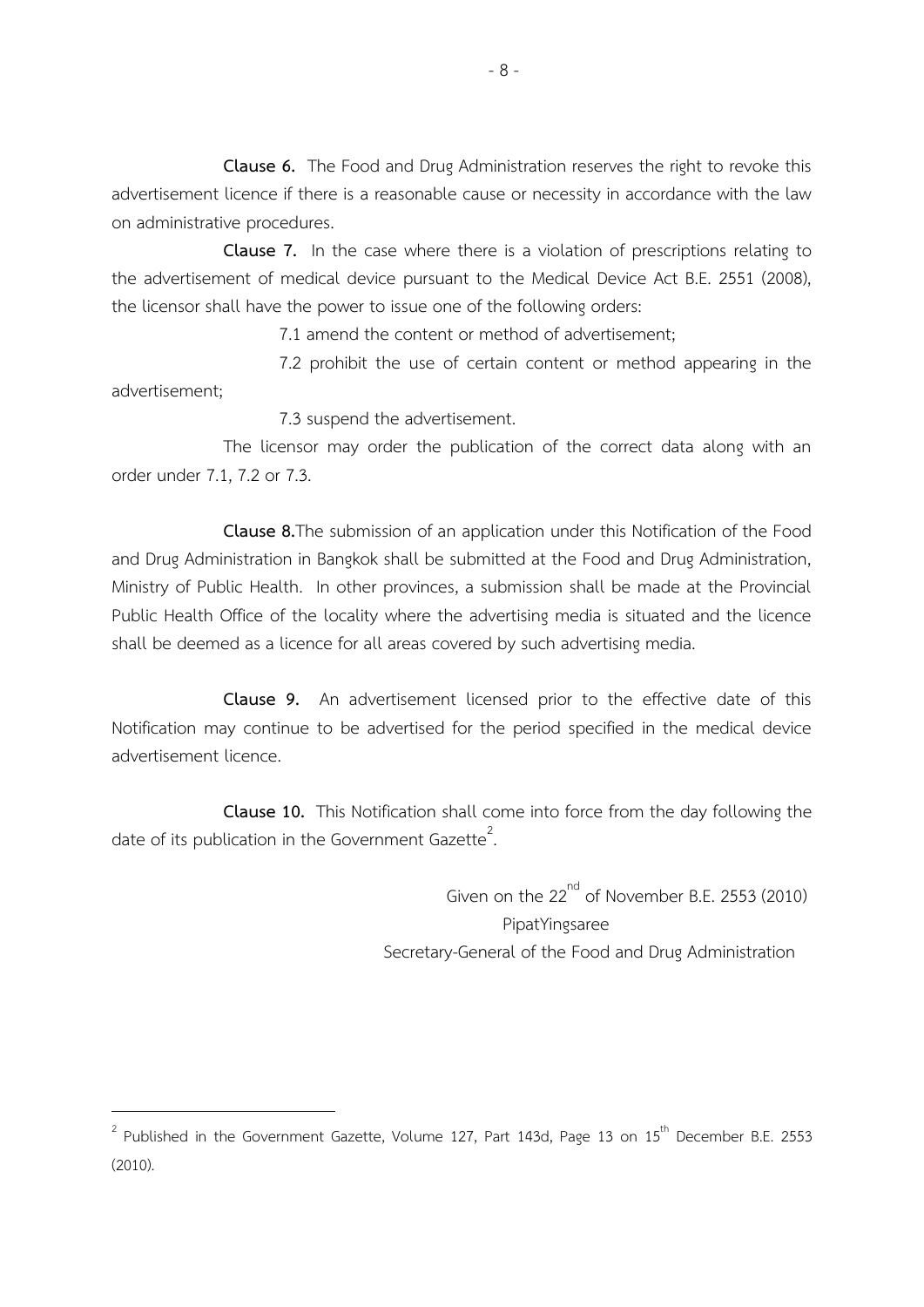#### Form Khor Phor.1

|  |  | Application for Medical Device Advertising Licence |  |
|--|--|----------------------------------------------------|--|
|  |  |                                                    |  |

| Date  Time         |  |
|--------------------|--|
| Receiving Official |  |
| Reviewing Official |  |

| Written at |  |
|------------|--|
| Date       |  |

|                        | hereby submits an application for advertising licence to the Food and Drug Administration pursuant to the |
|------------------------|-----------------------------------------------------------------------------------------------------------|
| following particulars: |                                                                                                           |
|                        |                                                                                                           |

Licence/medical device notification certificate/import

| ни <i>а</i> н⇔ т | number |  |  |
|------------------|--------|--|--|
|                  |        |  |  |

| $\Omega$ $\Omega$ $\Omega$                                                                                        |  |  |
|-------------------------------------------------------------------------------------------------------------------|--|--|
| Advertising media $\square$ printed matter, type $O$ newspaper $\hspace{1.9cm} O$ magazine $\square$ journal/book |  |  |
|                                                                                                                   |  |  |
|                                                                                                                   |  |  |

|                                                                                           | O pamphiet O decal O signboard |                                                           |
|-------------------------------------------------------------------------------------------|--------------------------------|-----------------------------------------------------------|
|                                                                                           |                                | $O_{\text{poster}}$ $O_{\text{other (please specify) 1}}$ |
|                                                                                           |                                |                                                           |
| $\Box$ television broadcast $\Box$ video recording $\Box$ film for a duration of  minutes |                                |                                                           |
|                                                                                           |                                |                                                           |

3. Advertisement target  $\Box$  public  $\Box$  medical and public health practitioners  $\Box$  other ..................

4. The following documents in support of the advertising licence application have been attached herewith:

 $\square$  Evidence identifying the owner or representative of the owner of the advertised goods

 $O$  In the case of a juristic person: copy of certificate of registration of the company or limited partnership, power of attorney, copy of the identification cards of the grantor and grantee of the power of attorney (if any), or

 $\Omega$  In the case of a natural person: copy of commercial registration/business registration certificate, copy of identification card and house registration.

Content of advertisement and a copy thereof, a total of …………………. pages

Osketch and content O advertisement script O sketch, subtitle and sound O other ……….

 $\square$  Copy of medical device manufacturing/importing establishment registration certificate (if any)

 $\Box$  Copy of licence/medical device notification certificate/import certificate, as the case may be

 $\Box$  Copy of label and medical device documentation (or operating manual) from the manufacturer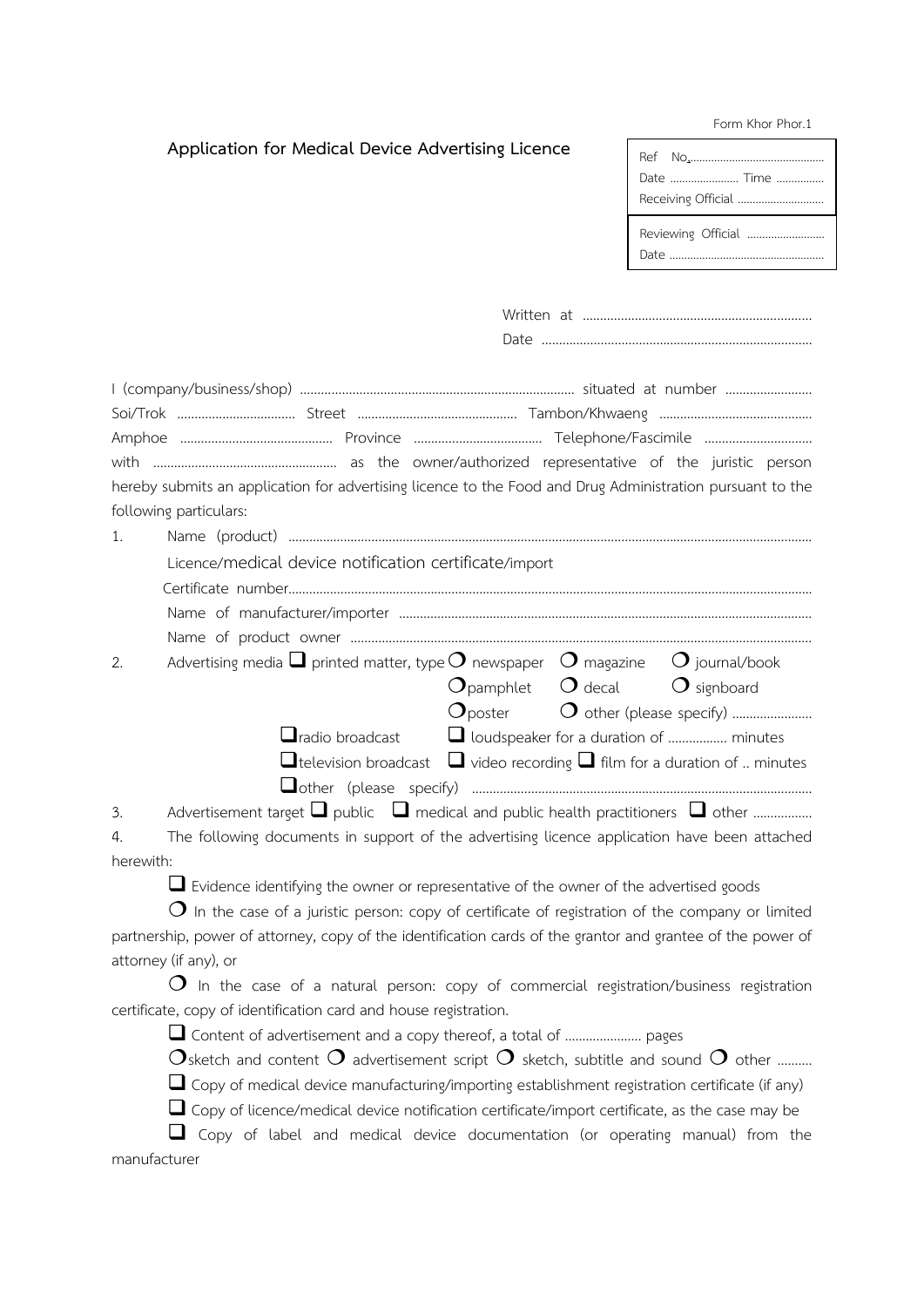|                 | $\Box$ References (if any): $\bigcirc$ academic publication, total of  pages |  |
|-----------------|------------------------------------------------------------------------------|--|
|                 | Olicence and previously licensed advertising content                         |  |
|                 |                                                                              |  |
| <b>J</b> Other, |                                                                              |  |
|                 |                                                                              |  |
|                 |                                                                              |  |
|                 |                                                                              |  |
|                 |                                                                              |  |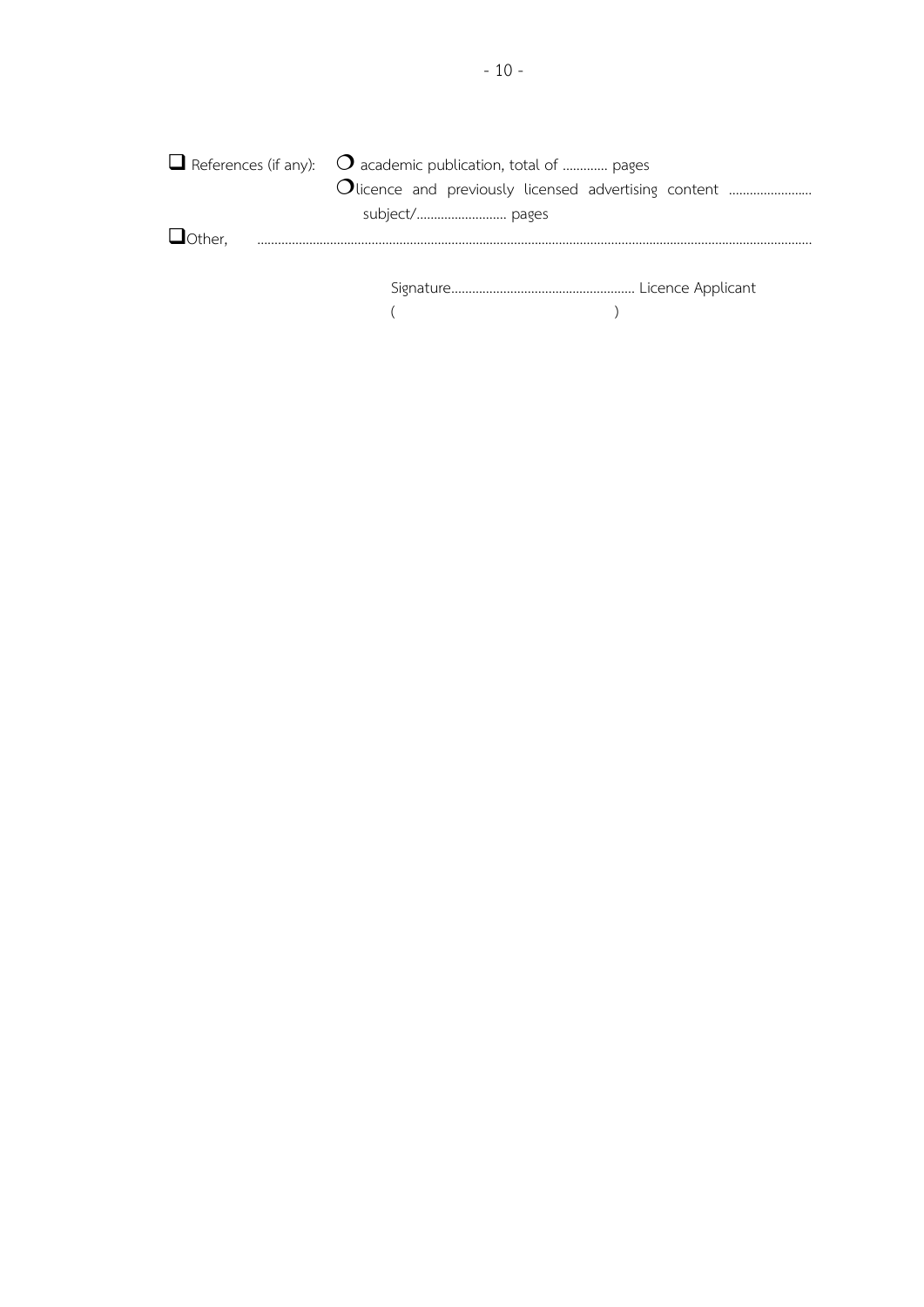[Garuda]

## **Medical Device Advertising Licence**

**Licence No. KhorPhor.**

### **This Licence has been granted to**

| Province                                                                              |          |  |
|---------------------------------------------------------------------------------------|----------|--|
| as the licensee for the advertisement of medical device products:                     |          |  |
|                                                                                       |          |  |
|                                                                                       |          |  |
|                                                                                       |          |  |
|                                                                                       |          |  |
|                                                                                       |          |  |
|                                                                                       |          |  |
|                                                                                       |          |  |
| Advertising is permitted in accordance with the advertising content attached          |          |  |
| to this licence,  pages, subject to the conditions stated on the reverse side of this |          |  |
| licence.                                                                              |          |  |
|                                                                                       |          |  |
|                                                                                       |          |  |
|                                                                                       |          |  |
|                                                                                       | Position |  |

Licensor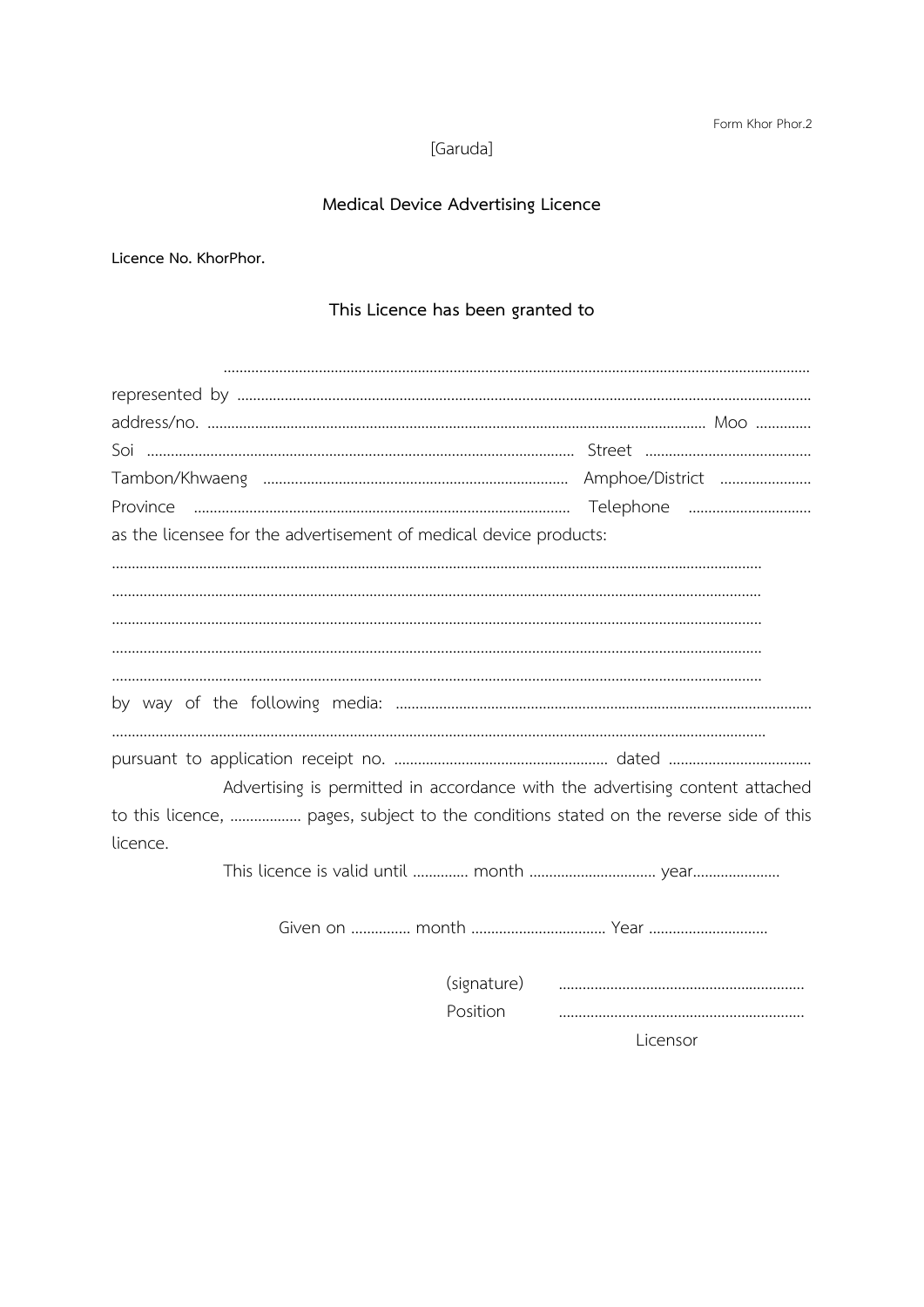The conditions of advertisement are as follows:

- 1. Approval is granted only to the content and pictures not crossed out.
- 2. Not to be valid for more than 3 years from the licence date.
- 3. To be valid for the period preceding any change in establishment registration certificate, licence, medical device notification certificate, medical device import certificate, label and accompanying document which affects the advertising content or picture.
- 4. Advertising content and picture must be consistent with the licence. If an advertisement is inconsistent with this licence, the entire content and picture will be deemed as unlicensed.
- 5. The advertising licence number shall be displayed in printed matter, television broadcast and internet media.
- 6. The Food and Drug Administration reserves the right to revoke this licence if reasonable and necessary causes are found pursuant to the Administrative Procedures Act B.E. 2539 (1996).
- 7. Other conditions shall be as stated in the advertising content document.

Medical Device Division Telephone 0-2590-7148 Fascimile 0-2591-8445 **FDA No.:**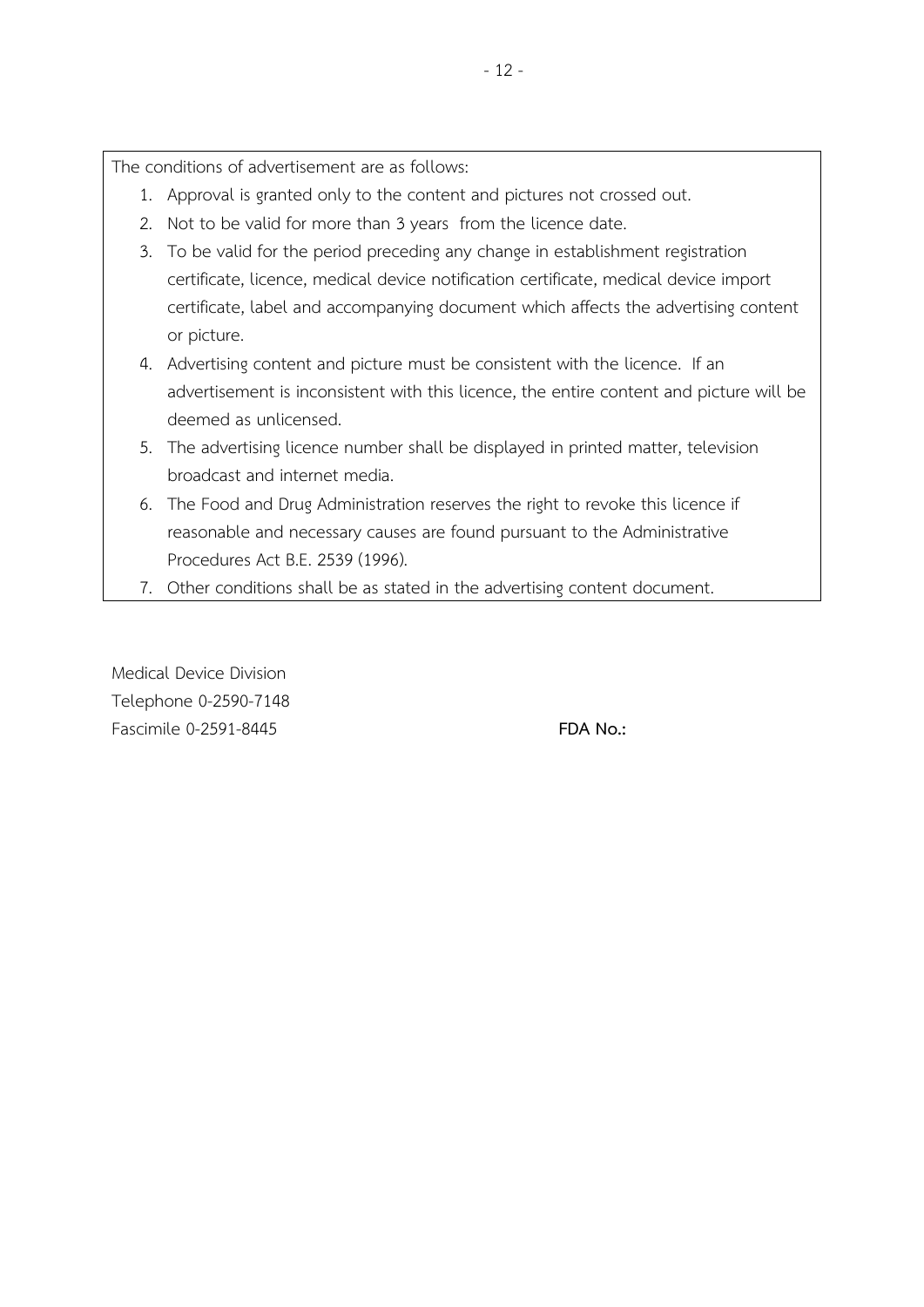The conditions of advertisement are as follows:

- 1. Approval is granted only to the content and pictures not crossed out.
- 2. Not to be valid for more than 3 years from the licence date.
- 3. To be valid for the period preceding any change in establishment registration certificate, licence, medical device notification certificate, medical device import certificate, label and accompanying document which affects the advertising content or picture.
- 4. Advertising content and picture must be consistent with the licence. If an advertisement is inconsistent with this licence, the entire content and picture will be deemed as unlicensed.
- 5. The advertising licence number shall be displayed in printed matter, television broadcast and internet media.
- 6. The Food and Drug Administration reserves the right to revoke this licence if reasonable and necessary causes are found pursuant to the Administrative Procedures Act B.E. 2539 (1996).
- 7. Other conditions shall be stated in the advertising content document.
- 8. Advertisement may be shown only in media distributed directly to medical and public health practitioners.

Medical Device Division Telephone 0-2590-7148 Fascimile 0-2591-8445 **FDA No.:**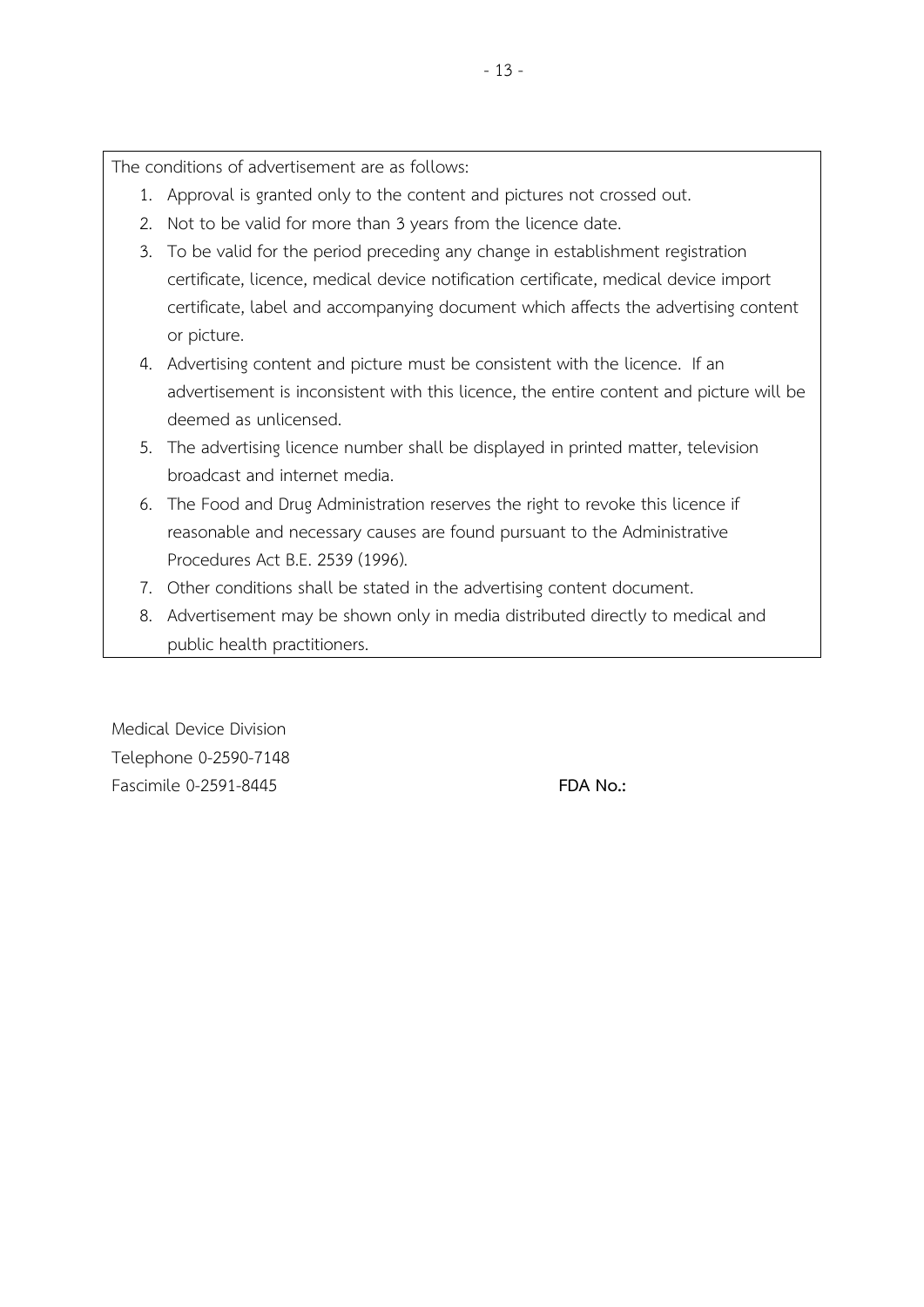Form Khor Phor.3

| Date  Time         |
|--------------------|
| Reviewing Official |

# **Application for Substitute Medical Device Advertising Licence**

| 1.<br>2.<br>issued on  month  year  licence expiry date  month  year      |             | I wish to apply for a substitute for medical device advertising licence no.                  |
|---------------------------------------------------------------------------|-------------|----------------------------------------------------------------------------------------------|
|                                                                           |             |                                                                                              |
|                                                                           |             |                                                                                              |
| 3.<br>I have attached herewith the following documents and evidence:      |             | (1) Receipt of a report of medical device advertising licence loss filed at the local police |
| station where the licence was lost in the case of a lost licence.         |             |                                                                                              |
|                                                                           |             | (2) Remaining medical device advertising licence in the case of a partially destroyed or     |
| essentially damaged licence.                                              |             |                                                                                              |
|                                                                           |             |                                                                                              |
|                                                                           |             |                                                                                              |
|                                                                           |             |                                                                                              |
|                                                                           |             |                                                                                              |
| Insert the mark / in the box $\Box$ preceding the required text.<br>Note: |             |                                                                                              |
| No. Sor Thor 1002.                                                        |             | Food and Drug Administration                                                                 |
|                                                                           |             |                                                                                              |
| $\Box$ granted<br>$\Box$ other                                            |             | issue of substitute medical device advertising licence denied                                |
|                                                                           | (signature) |                                                                                              |
|                                                                           | Position    |                                                                                              |